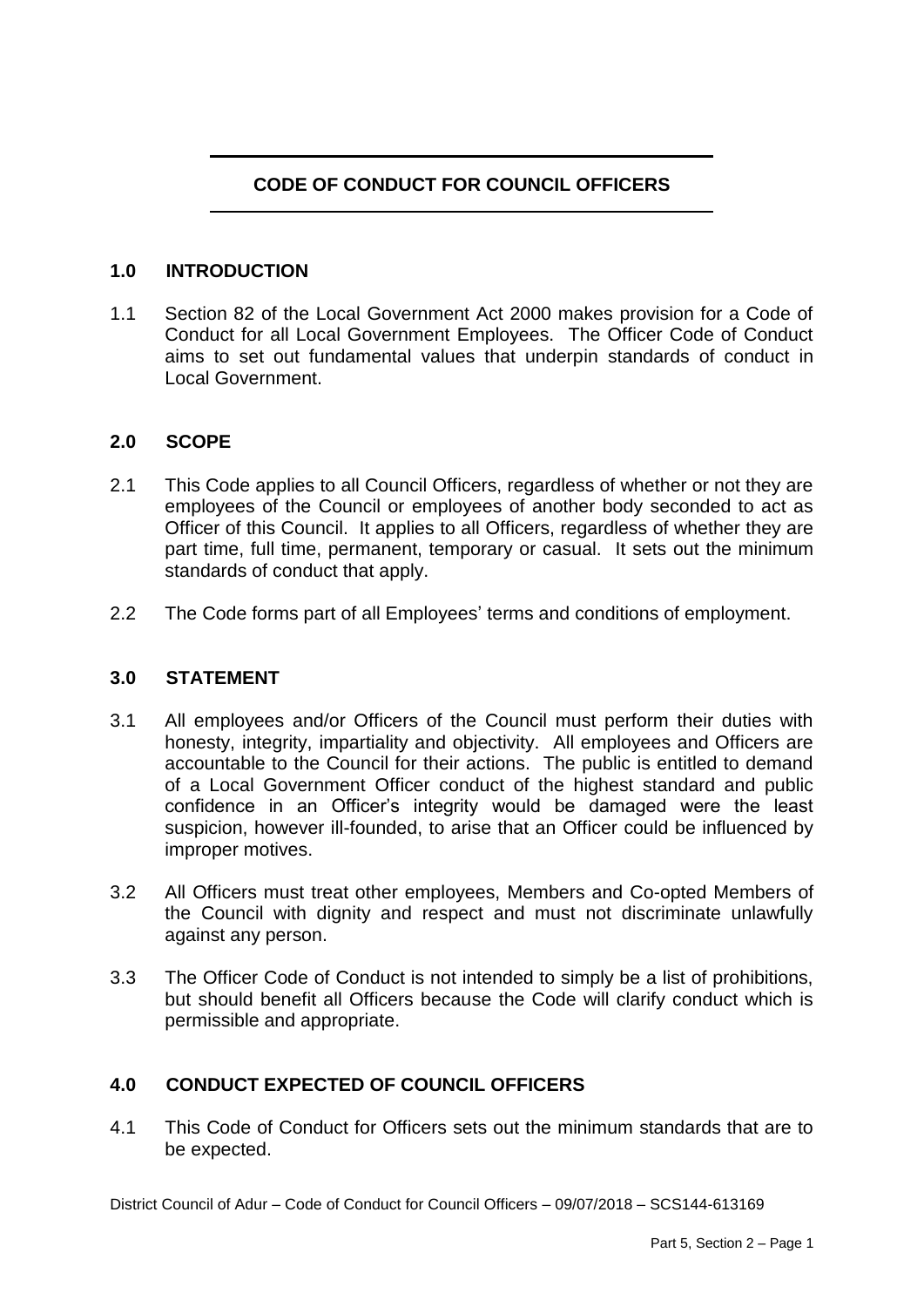- 4.2 An Officer of the Council must be aware of and positively promote the Council's vision and corporate priorities as set out on the Council's website.
- 4.3 An Officer of the Council must be committed to treating other Officers and Members with dignity and respect in accordance with the Councils' dignity at work provisions incorporated into the Grievance Policy.
- 4.4 A Council Officer must abide by all policies and procedures of the Councils, relevant to their area of work.
- 4.5 All Council Officers must be aware of their responsibility to the community served by the Councils and must ensure that they provide a courteous, efficient and impartial service delivery, in accordance with the Council's Customer Care Standards. Specifically all staff need to be proactive in providing great service to customers, ensuring we get things right first time, we listen to our customers and we are proactive in our communication.
- 4.6 A Council Officer must not allow their personal interests to conflict with the Council's requirements or objectives and nor may they use their position improperly to confer an advantage or disadvantage on any individual, or organisation.
- 4.7 If a Council Officer who engages or supervises contractors, has a previous or current personal relationship with that contractor, it should be declared to their Head of Service.
- 4.8 If a Council Officer has access to confidential information relating to tenders or costs for contractors, they may not disclose that information to any unauthorised individual, or organisation.
- 4.9 A Council Officer must not use any public funds entrusted to them in an irresponsible, reckless or unlawful manner and may not make personal use of property or facilities of the Council, unless properly authorised to do so.
- 4.10 An Officer of the Council will not be precluded from undertaking additional employment provided that any such employment does not, in the view of the Council, conflict with or react detrimentally to the Council's interests, or in any way weaken public confidence in the conduct of the Council's business. Any Officer of the Council must declare any such additional employment to their Head of Service for inclusion in the Register of Additional Employment maintained by the Head of Human Resources.
- 4.11 If a Council Officer is aware that a contract in which he/she, or his/her spouse or partner, has any financial interest, either directly or indirectly, has been or is proposed to be entered into by the Councils, they must as soon as practicable give notice in writing to their Head of Service who shall inform the Solicitor to the Council and Head of Legal Services.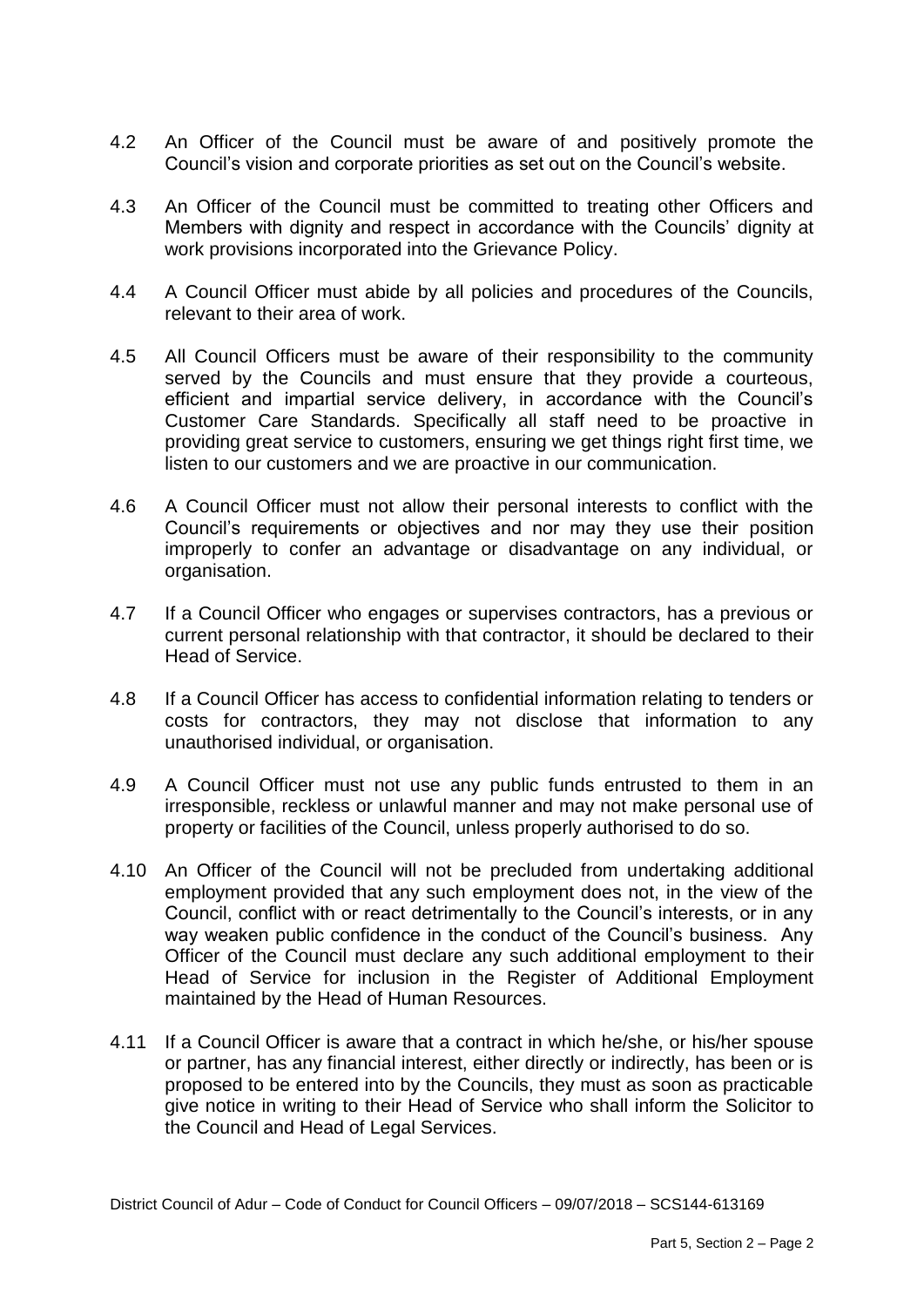- 4.12 Officers of the Council are employed to serve the Council as a whole and must provide a service to all Members, not just those of the controlling party, and ensure that the individual rights of all Members are respected. All Officers, whether in a politically restricted post or not, must follow all policies of the Councils and not allow their own personal or political opinions to interfere with their work.
- 4.13 To preserve public confidence, Council Officers are strongly encouraged not to accept any gifts from customers or contractors. It may constitute a serious criminal offence for an Officer to corruptly receive or give any gift, loan, fee, reward or advantage for doing, or not doing, anything, or showing favour or disfavour to any person, in their official capacity.
- 4.14 If a Council Officer does accept any gift, they must comply with the Council's requirements to register or declare interests, and to declare hospitality, benefits, gifts received as a consequence of employment. Any such gift received must be registered, regardless of its value, within 28 days of receipt. Such declaration must be made to the Officer's Head of Service for inclusion in the register held by the Head of Human Resources. It is also good practice for Council Officers to declare any offers of gifts.
- 4.15 A Council Officer must report to the appropriate Manager, any impropriety or breach of procedure. Further guidance is contained within the Councils' Whistleblowing Policy. A Council Officer must not treat another Officer less favourably, because that Officer has, intends to, or is suspected of, reporting misconduct.
- 4.16 A Council Officer must not disclose information given to them in confidence, or information acquired which is believed to be of a confidential nature, without the consent of the person involved or the proper authorisation. A Council Officer must not prevent another person from gaining access to information to which that person is entitled by law. Further guidance can be obtained from the Councils' Security of Information Officer.
- 4.17 Close personal associations, either between Officers and Members, or between Officers, can be perceived as leading to less independence and impartiality of individuals, and therefore Officers involved in such relationships should declare them to their Head of Service, to be transparent about the nature of the relationship and not put themselves nor the Council in any potential position of conflict. Further information can be found in the Councils' Equalities Policy and Grievance Policy, which are also part of an Officer's terms and conditions of employment.
- 4.18 A Council Officer must not be involved in the recruitment, discipline, promotion or pay adjustment or conditions of service of another Officer, or potential Officer, who is a relative or someone well known to them. Further guidance can be found in the Councils' Recruitment and Selection Policy.